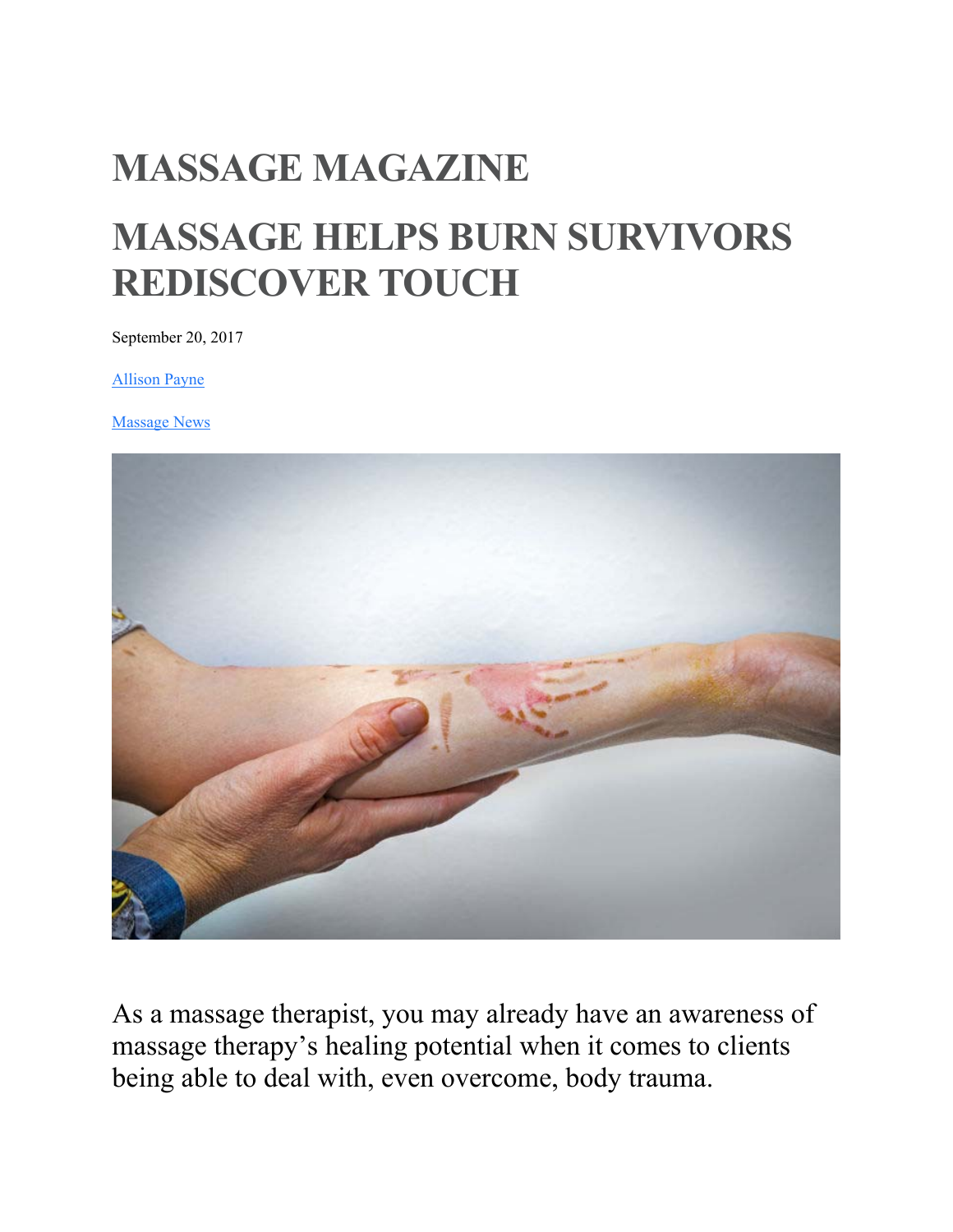For one very specific clientele—burn survivors—this therapy holds the promise of especially dramatic results.

HandReach, an organization founded by Brecken Chinn, Ph.D., to help burn survivors and amputees worldwide, recently received a community service grant from the Massage Therapy Foundation (MTF), funded in part by massage product manufacturer BIOTONE.

HandReach's project, "Massage and Burn Scar Therapy for Burn Survivors in the New England Area," seeks to "provide massage and burn scar therapy to underserved burn survivors in the New England area who might otherwise not be able to afford treatment," according to the MTF's website. (The project's aim is for massage therapists to be reimbursed for providing free services to survivors.)

Kate Peck, C.M.T., A.T.C., who practices massage in Massachusetts, specializes in addressing burn injuries and training therapists to serve this population, and through her work with HandReach has seen the transformation massage can make in the lives of burn survivors.

### Burn Injuries in the U.S.

More than 385,000 non-fatal burn injuries occurred in the United States in 2015, the latest year for which data is available, according to the Centers for Disease Control's Web-based Injury Statistics Query and Reporting System (WISQARS) online database.

For survivors of burns, recovery is a long, difficult, painful process that often involves multiple skin grafts and other surgeries.

Problems can persist long after the acute phase of the injury has passed and severely impact quality of life; Peck has seen these issues firsthand with many of her burnsurvivor clients.

Such problems include skin dryness, nerve damage (neuropathy), stiffness and restricted range of motion due to scar tissue, permanent disfigurement and extreme psychological trauma.

#### Massage and Physical Impairment

Peck recalls the case of one of her clients, a man who suffered burns over 75 percent of his body, including both legs. He began receiving massage therapy from Peck two years after his injury occurred.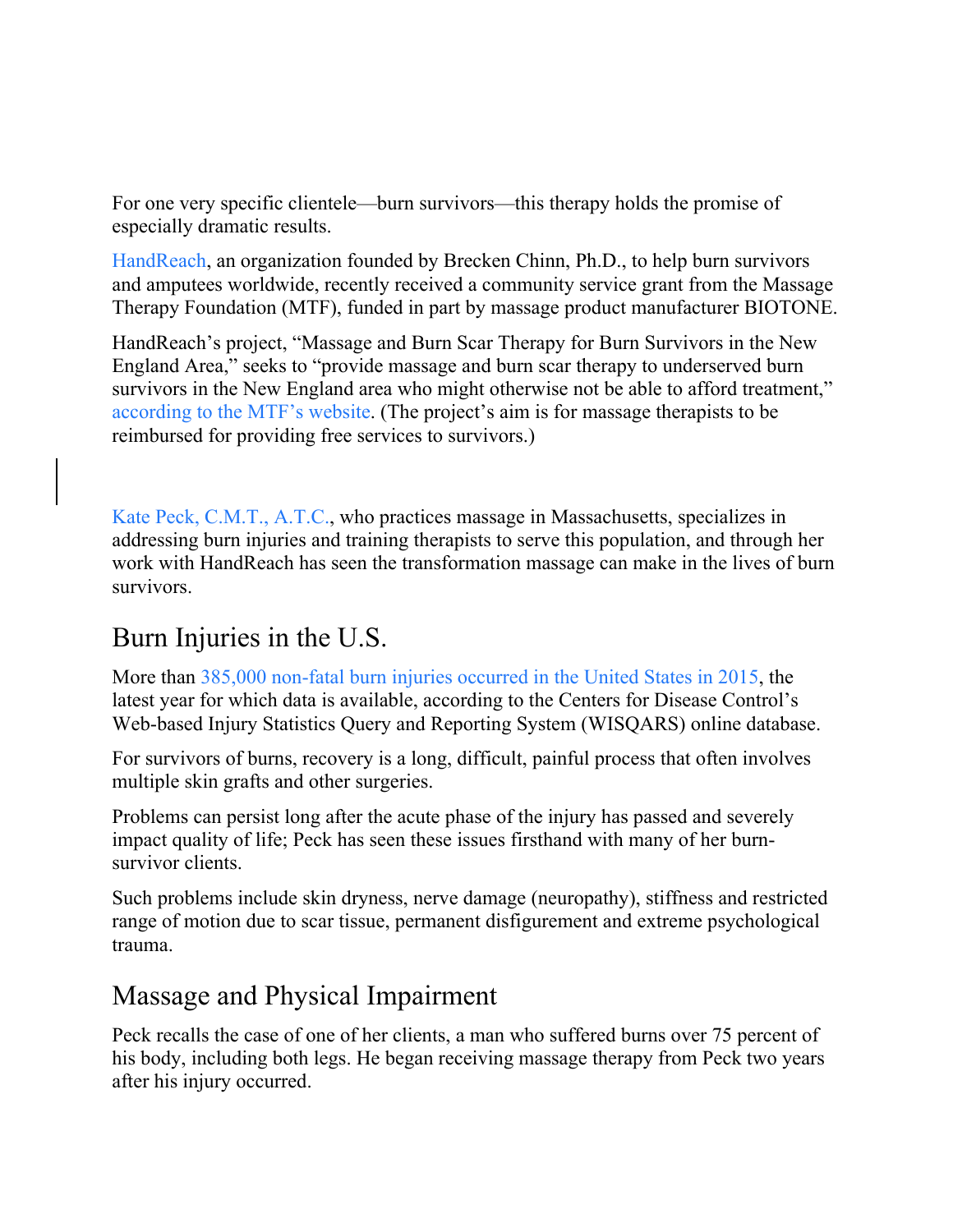Before undergoing massage, she said, he had neuropathy of his legs from the knees down, with no range of motion in either ankle.

He has to "walk with a cane; he's on all kinds of meds," Peck told *MASSAGE Magazine*.

As with most burn survivors, Peck began with light-touch therapy. Part of the challenge with these clients, she said, is overcoming their very reactive nervous systems.

Burn patients, due to many months or years of enduring painful medical and physical therapy treatments, often become highly sensitive to touch and cannot tolerate much pressure.

As scar tissue heals, it also tends to become tighter and more rigid than the skin it has replaced. Light-touch sessions, Peck said, can be helpful in getting the skin "unstuck" from the tissue underneath and gradually make the client more able to handle deeper work.

After a few specialized massage-therapy sessions, Peck's client began to feel better.

"In between the third and the fourth [session], there was significant improvement in the range of motion in both of his ankles," she said.

"What we're addressing is getting the skin unstuck from the underlying tissue, doing myofascial joint mobilization which is gentle, letting his body trust that we're not going to hurt him."

In addition to better range of motion, the man's neuropathy has improved. "Originally even with the light touch he would jump," said Peck. "We can do much deeper work now. He's so pleased—and his [physical therapist] is pleased."

Kevin Fitzgerald, who was burned in a traffic accident in Saugus, Massachusetts, in which a gas tanker truck exploded, can also attest to the efficacy of massage therapy in helping burn survivors overcome neuropathy.

His arms, which received skin grafts from his elbows to his fingertips, were able to feel pressure and temperature again after several years of regular massage therapy.

He also described, in an email to *MASSAGE Magazine*, a dramatic moment in which he realized how massage had decreased neuropathy in his legs.

"Three years after my accident, I turned to my girlfriend and asked her to move her cold feet off my legs. I can't tell you how gratifying it was for us both," Fitzgerald said. "The absence of touch is very hard to live with."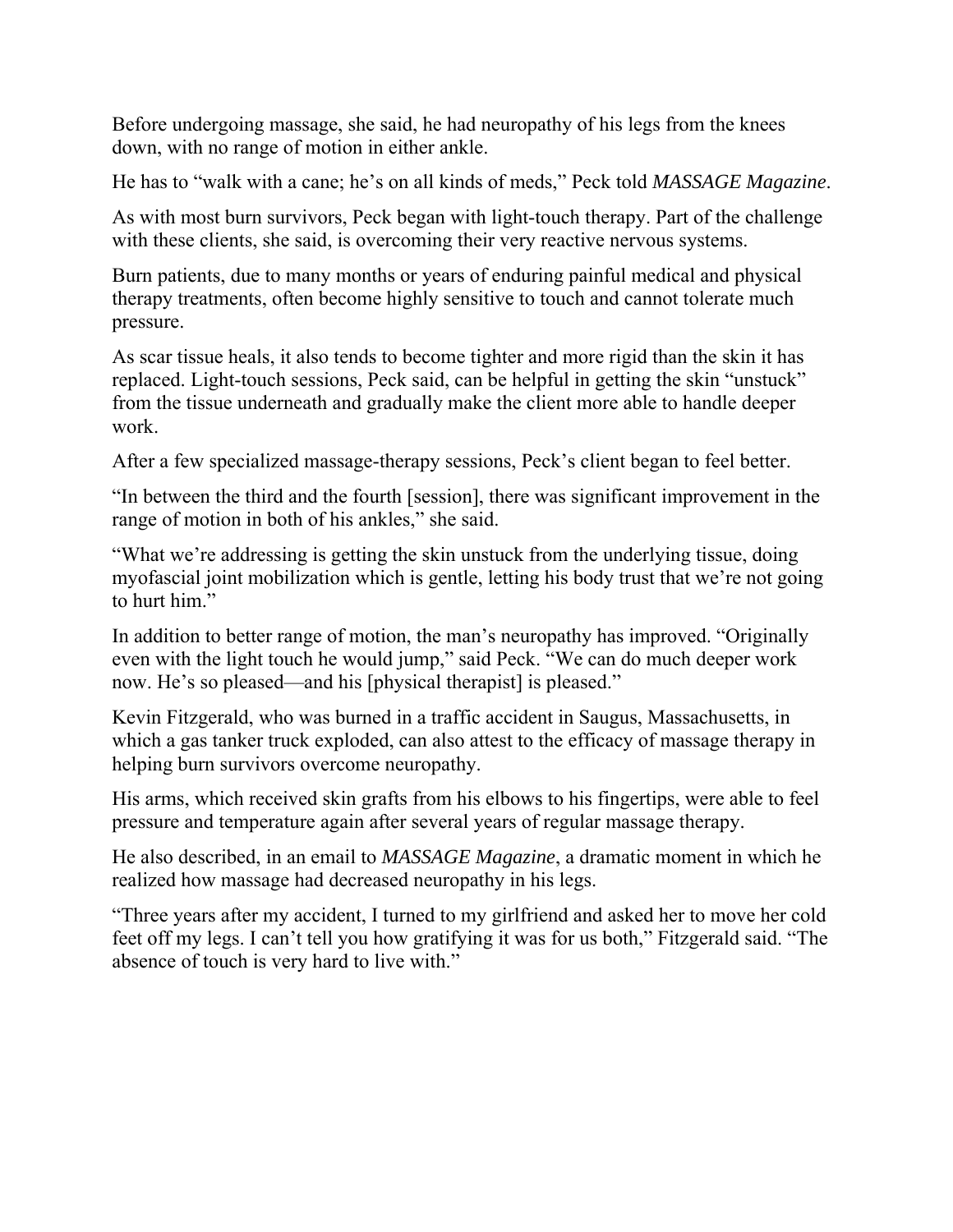

# Life Without Touch?

As Fitzgerald's story notes, living without touch is an unfortunate fact for many burn survivors.

Often, "the only time they get touched is when it's a medical professional and it's a procedure; even their loved ones are afraid to touch them," said Peck, who also works with clients who have suffered spinal cord and traumatic brain injuries. "Not only in the hospital, but 10 years later, they're afraid, so they're a really touch-deprived population.

"Massage can help with their physical healing, their emotional healing," Peck added. "If a massage therapist can come in and touch them nonjudgmentally, with love and healing, then there's much more acceptance of their own bodies as well."

Helping burn survivors accept their bodies can be one of the most gratifying outcomes of this specialization for massage therapists, said David Hammond, L.M.T., a nationally certified massage therapist who practices in Vermont and attended one of Peck's workshops on burn scar therapy.

In addition to professional massage therapists seeking continuing education, several burn survivors also came to the workshop and shared their stories.

People who are severely scarred from their burn injuries, Hammond said, "feel, during the recovery process, almost shunned … their bodies have been so catastrophically affected."

When beginning massage sessions with people who are disfigured, as many burn survivors are, one challenge therapists face "is establishing their trust that you're there to help them, that you're not there to judge them," he said. Once that trust is achieved, "they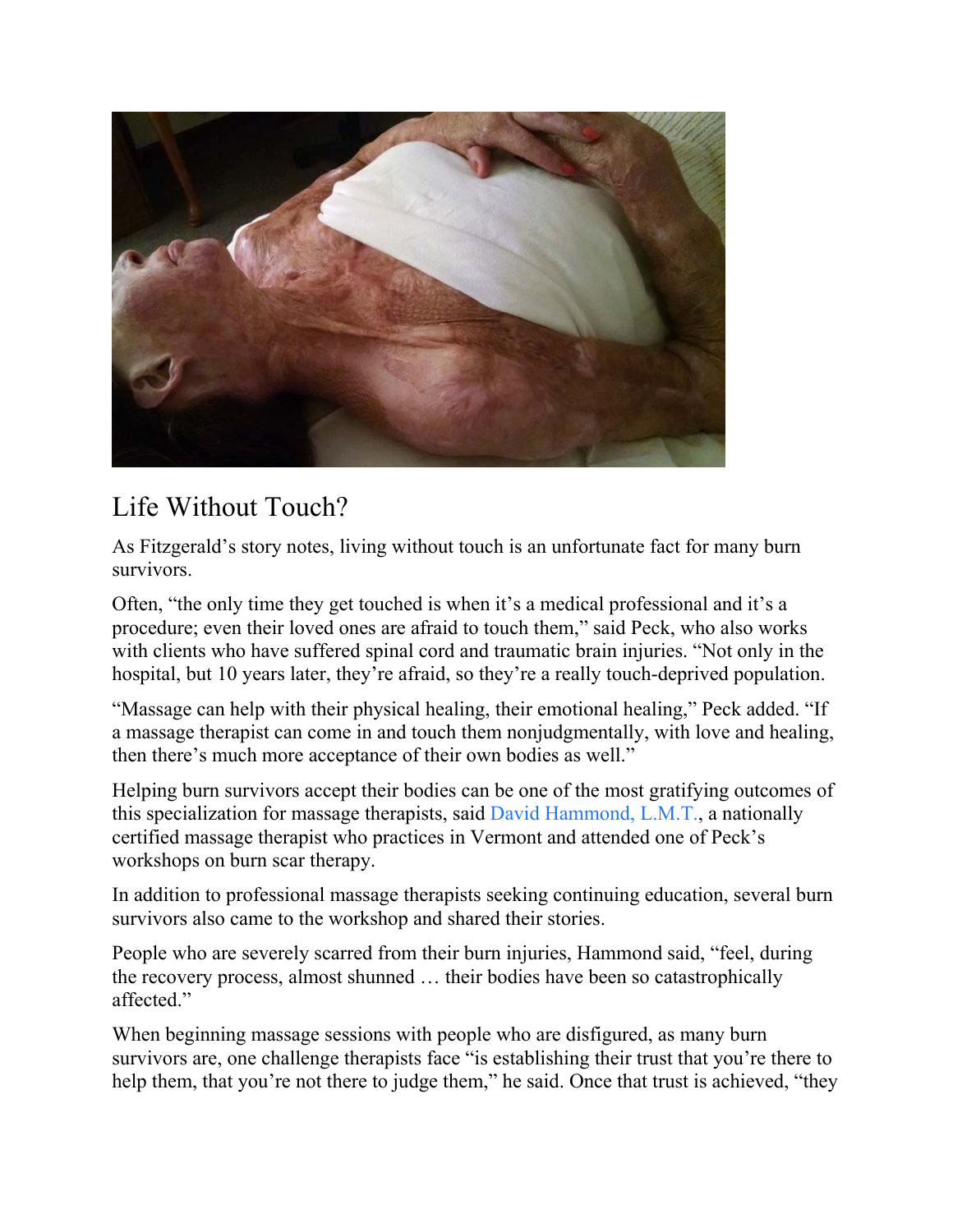feel like, *OK, I'm in good hands here, I can be open and not ashamed of my body with this person*.

"Once trust is established," Hammond said, "It opens a door for healing benefits."

Hammond, who also spends two days a week providing massage for patients and their families at a cancer center, continues to learn burn scar therapy techniques with Peck and plans to become an approved provider within the network of the organization she founded, the Massage and Burn Scar Therapy Foundation; this will allow him to provide free-of-charge services to burn survivors in his local area.

### Learn to Work with Burn Survivors

For massage therapists who may be interested in training to work with the burn-survivor population, training does exist, though only in a few places in the U.S.

Peck calls the form of bodywork she teaches Burn Scar Therapy; according to the Massage and Burn Scar Therapy Foundation website, her approach is a combination of manual lymph drainage, craniosacral therapy, myofascial scar release and therapeutic massage.

"They are all light touch therapies so there is little to no pain to re-traumatize the area or the patient, and it is effective on new scars and old," states the website.

In addition to Peck's workshops in Burn Scar Therapy, Nancy Keeney Smith, who was Peck's inspiration for beginning work with burn-injured clients, offers workshops in scar management.

"[Smith] was doing massage at a burn camp and gathering data, and she's a previous research grant recipient," Peck said. "Each child would get a massage a day … and they would measure their range of motion before and after."

# Massage and the Medical Community

As *MASSAGE Magazine* has reported in other articles, massage therapy has begun to make major inroads into the medical community; more and more hospitals are both recognizing its benefits and implementing standards for its use. These inroads are especially important for those therapists treating clients who have survived burn injuries.

Burn patients "need us to educate the [physical therapists and the [occupational therapists] and the doctors as to what gentle touch can do," Peck said of herself and fellow therapists in her organization and in the HandReach project.

"Part of what we're trying to do is bring it into hospitals, [which means] educating the doctors and medical professionals as well as the burn survivors that they *can* be touched," she added. "I think what doctors and medical people think of as massage, they can't imagine you would do that on a burn survivor. But in fact, so much of what we do as part